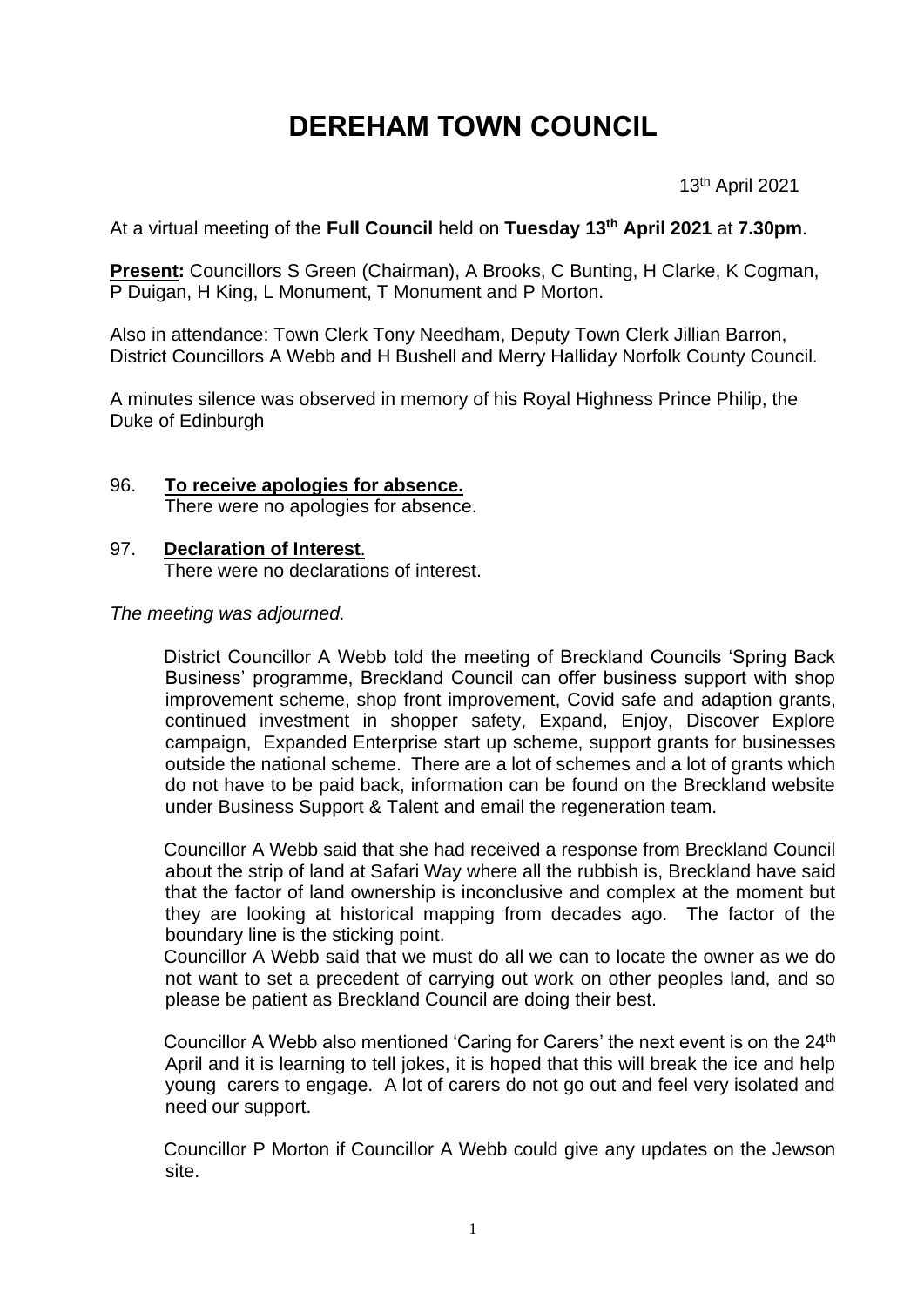Councillor A Webb replied that there had been reports of cattle being kept on part of the site, environmental protection had visited the site and found no laws were being broken by having cattle in there.

Councillor K Cogman asked what was happening with the old Childrens Centre at London Road?

Councillor P Duigan replied that Norfolk County Council were looking to see if they still have a use for it and that they should know more by the end of the month.

*The meeting resumed.*

98. To receive, confirm as correct and sign the minutes of the virtual **Full Council**  meeting held on **Tuesday 9 th March 2021.**

Proposed by Councillor S Green, seconded by Councillor L Monument the minutes of the virtual Full Council meeting Tuesday 9<sup>th</sup> March 2021 were approved.

## 99. **Virtual Heritage & Open Spaces Committee meeting**

(a) To receive, confirm as correct and sign the minutes of the meeting held on **Tuesday 23rd March 2021.**

Proposed by Councillor P Duigan, seconded by Councillor P Morton the minutes of the virtual Heritage & Open Spaces Committee meeting Tuesday 23rd March 2021 were approved.

(b) To receive a report from the Chairman, discuss any matters arising therefrom and vote on recommendations.

The following recommendations were agreed and approved by the Council:

# **To discuss the restoration of the pargetting on Bishop Bonners Cottages.**

It was agreed that the pargetting be lime washed and left white as this was probably how it was originally created.

# **To discuss littering at Safari Way.**

It was agreed that the Town Council write to Breckland Council and ask them to use what powers they have to resolve the matter at Safari Way. It was also recommended that this be broadened out to include other areas of unsightly littering. Ken Hawkins had identified other areas and would make the Clerk aware of each area.

## **To consider tenanted land being brought into public use as part of the Neatherd Management Plan.**

It was agreed that the tenanted land around the Neatherd be brought into public use as part of the Neatherd Management Plan and that the tenants should be given adequate notice.